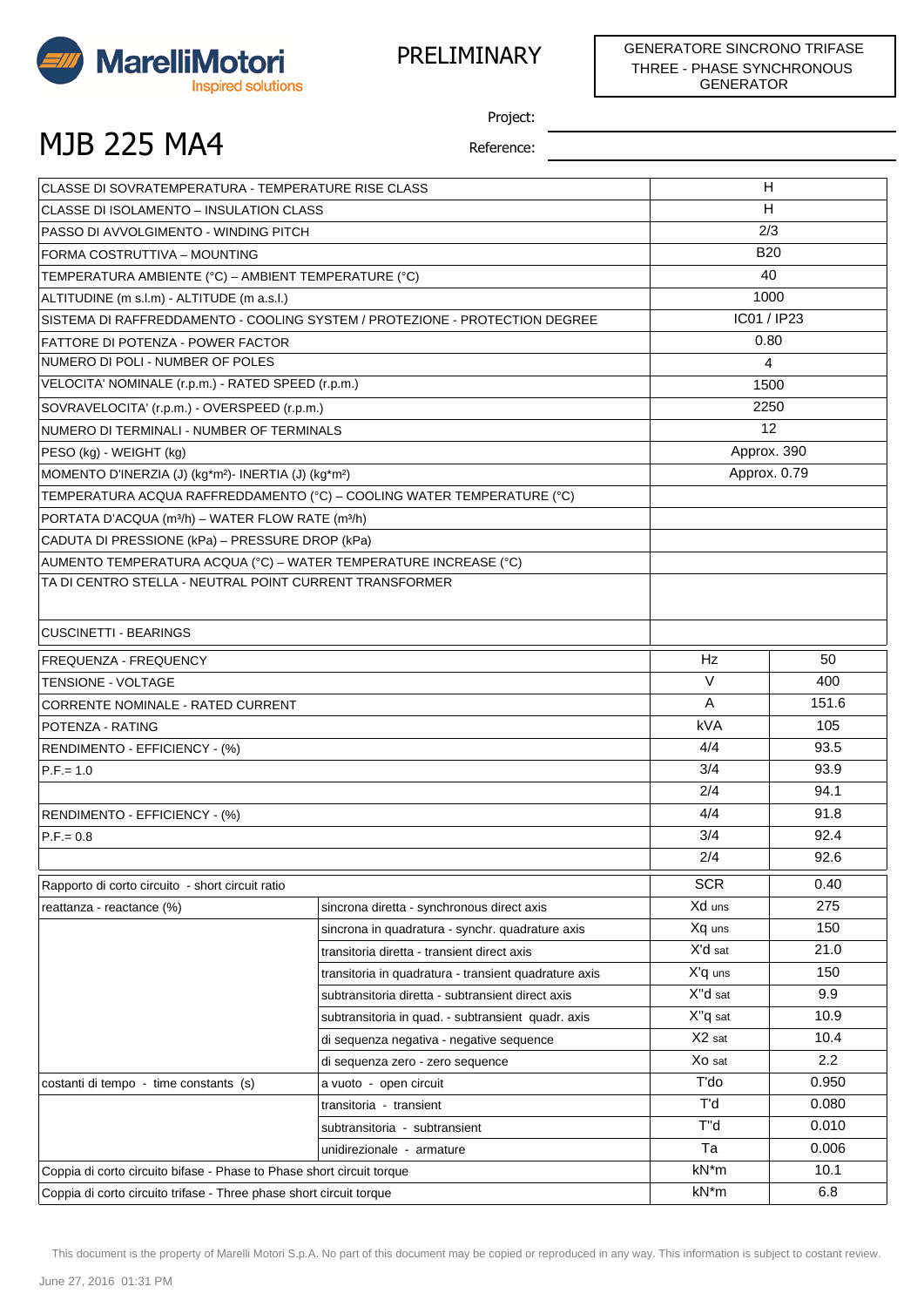

## MJB 225 MA4

Project:

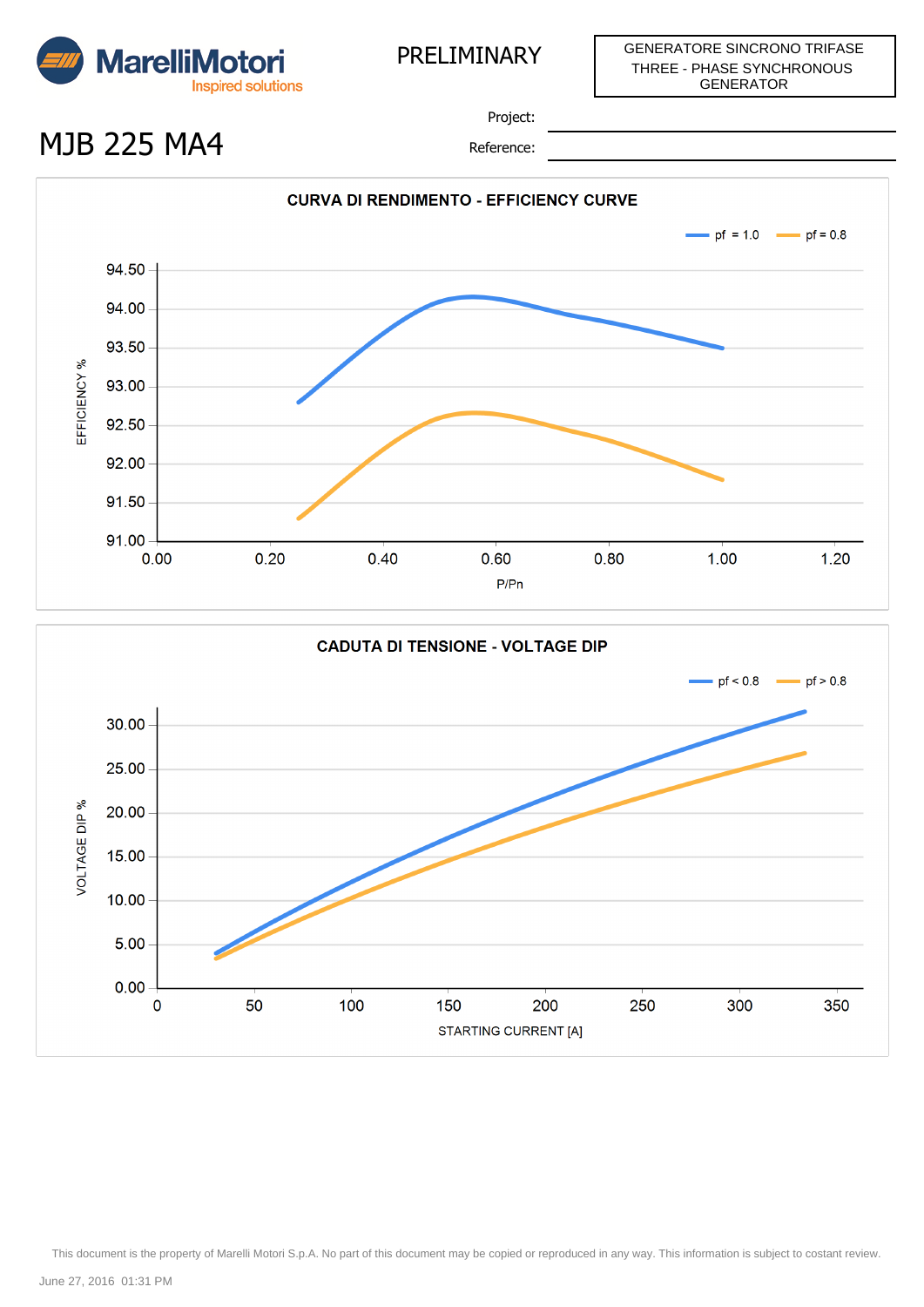

GENERATORE SINCRONO TRIFASE THREE - PHASE SYNCHRONOUS GENERATOR

Project:

MJB 225 MA4

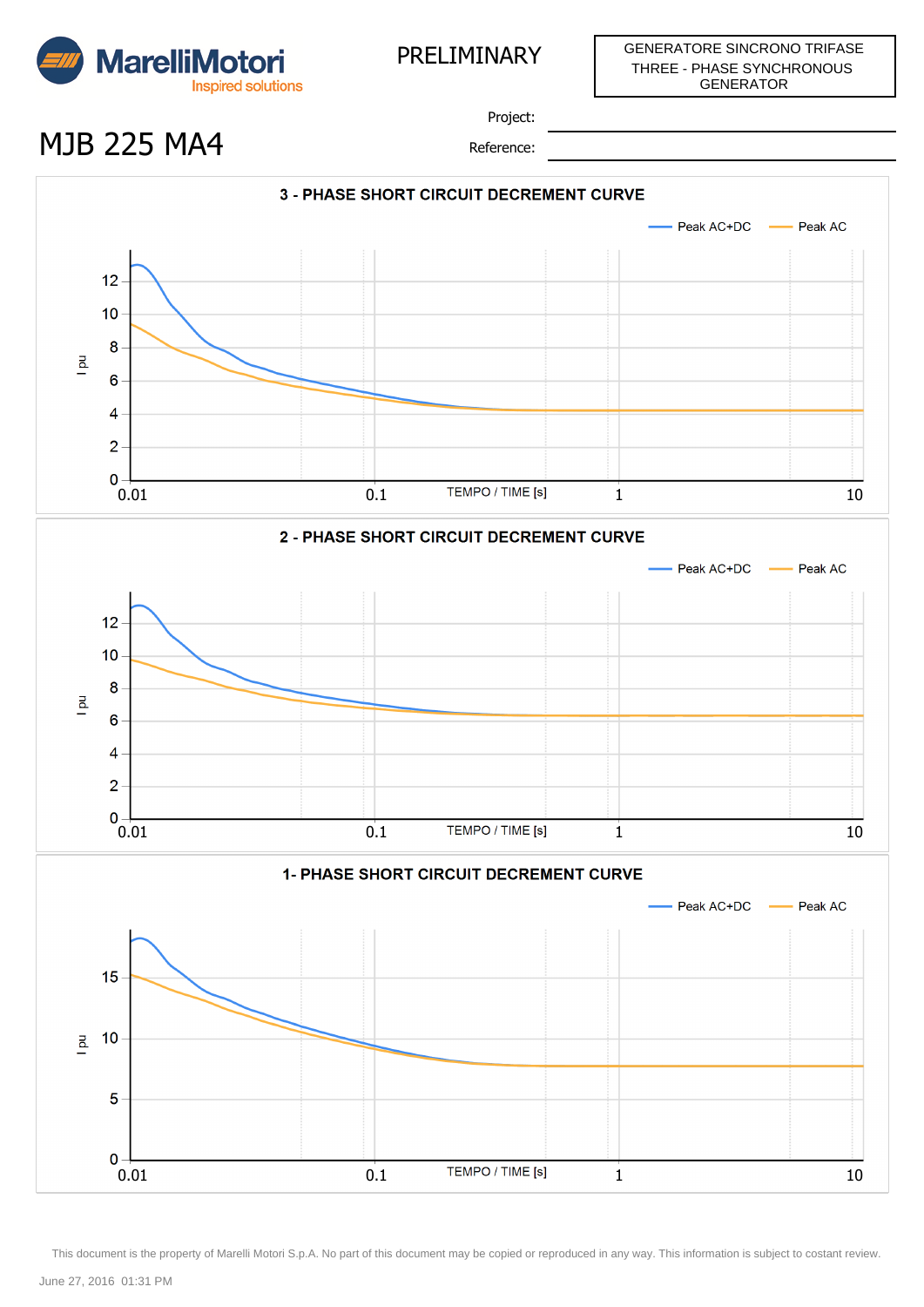

## MJB 225 MA4

Project:



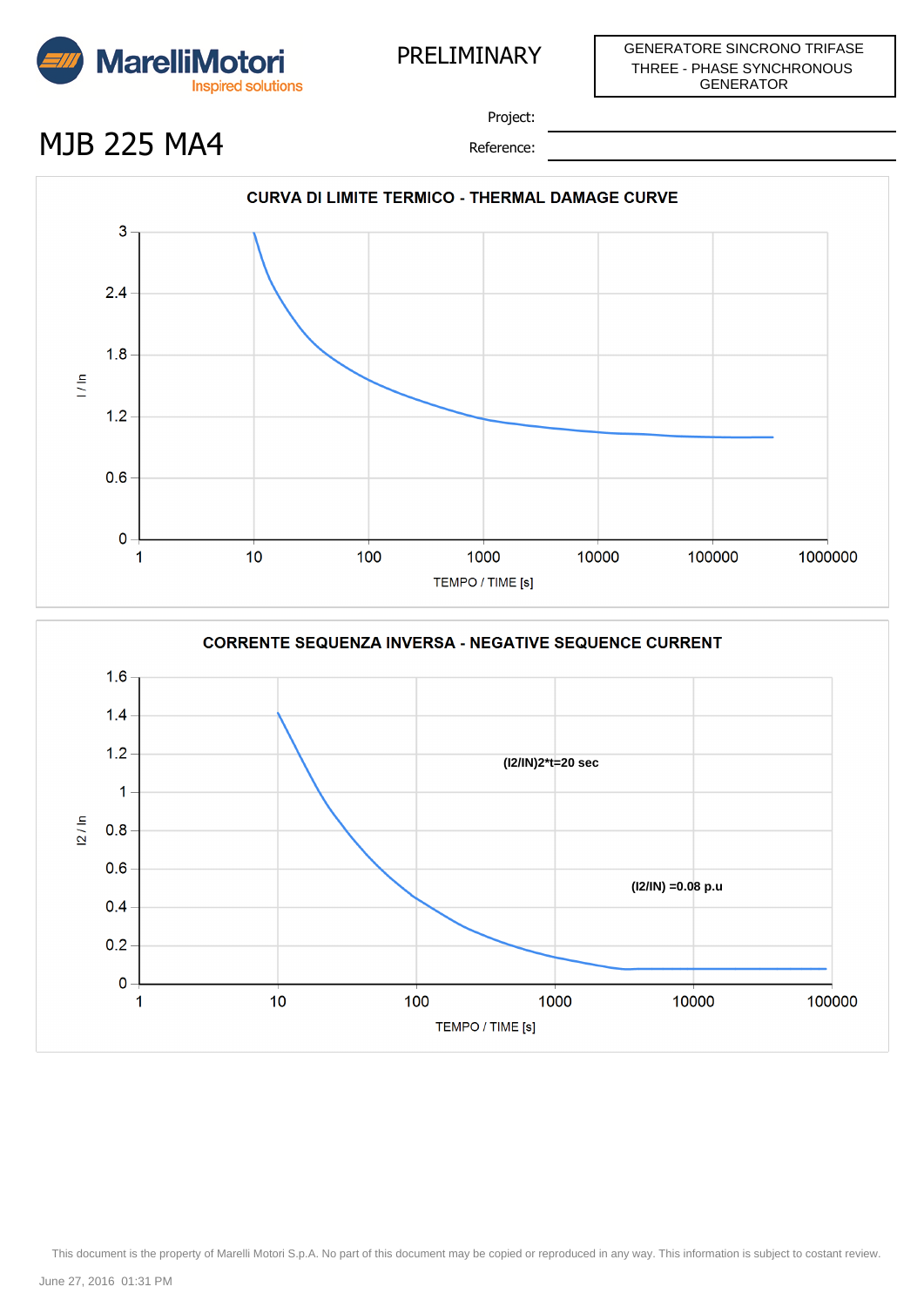

## MJB 225 MA4

Project: